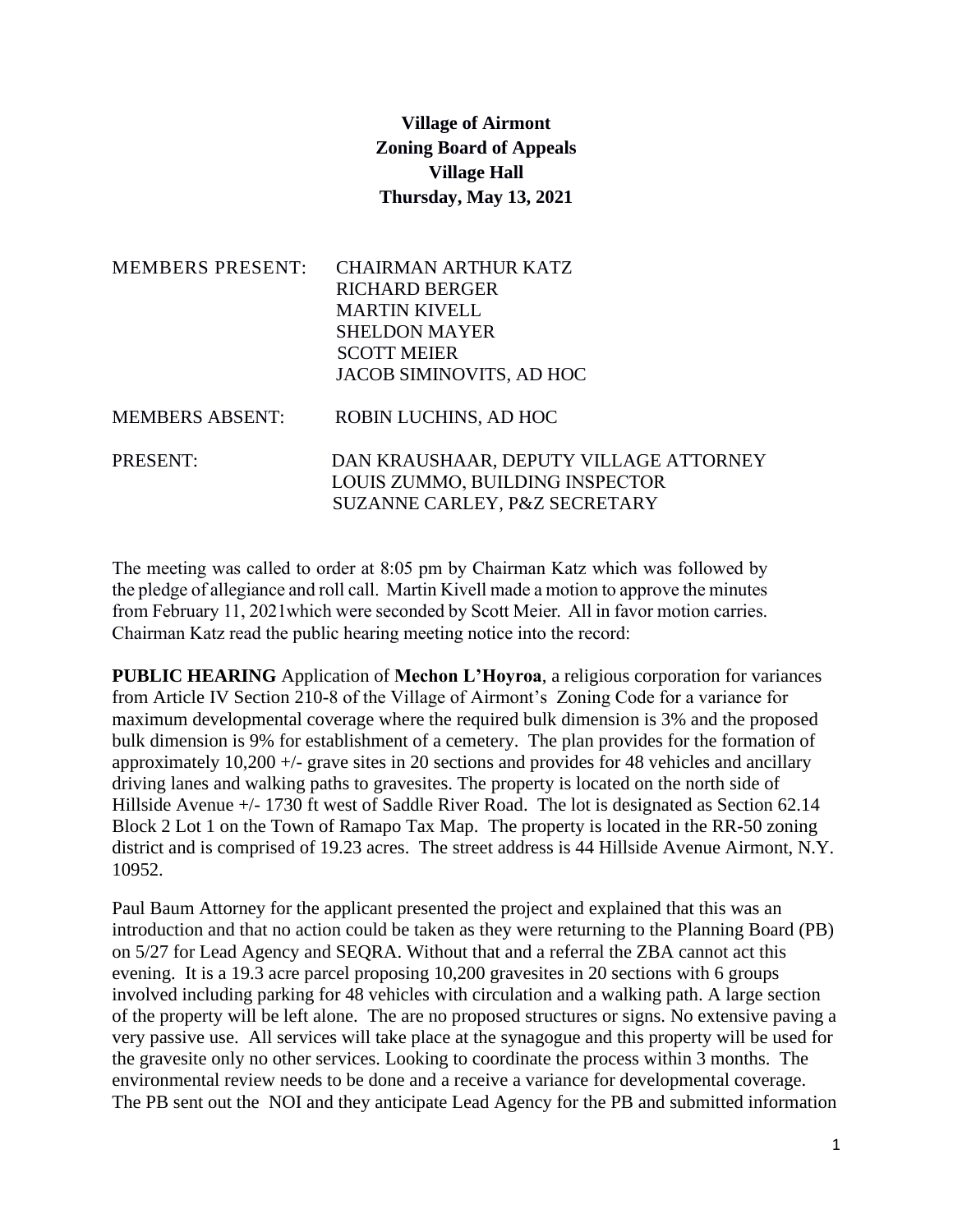to adopt a part 2 EAF and the Village Planner drafted a part 2 for SEQRA. The environmental review must be done before the ZBA can approve the variances.

The applicant will submit a traffic study and plan for high level burials at the next ZBA Meeting and share what they plan to present to the PB. Additional landscaping will be provided and Paul Baum noted that they will install a stone wall surrounding the property and there are opportunities to landscape on either side of the wall. The public will only be able to see open space.

There was a discussion on the wells which need to be shown on the plans going forward. A 100 ft buffer is required from each well site. Paul Baum noted that the Department of Health indicated that they had no jurisdiction. There was also a discussion on phasing the property starting with the entrance area.

At 8:42pm Chairman Katz opened the public hearing which was seconded by Scott Meier. All in favor motion carries. There were many comments from the public: clear cutting of trees was a concern, quality of life, drainage, the wells in the area, water, the number of graves being high, traffic during a high level burial, drainage, stormwater and run-off and lighting. It was noted by the applicant's attorney that most of these are all PB concerns and would be addressed by the PB. Ascension Cemetery noted that they were not notices but the P&Z Secretary advised that the notice is provided based on the address from the Town of Ramapo Tax Assesor and it went to their parent company St. Patrick's Cathedral on Fifth Avenue in NYC, NY.

Martin Kivell made a motion to consent to the PB to be Lead Agency with regard to this application of Mechon L'Horyroa at 44 Hillside Airmont NY. Scott Meier seconded it. Roll call was taken and unanimously all in favor and motion passes.

Martin Kivell made a motion to close the public hearing on the matter which was seconded by Scott Meier. On the advice of counsel Martin Kivell withdrew his motion as it was sought better to continue the public hearing to a date certain in light of the fact that the ZBA can not take action until the application returns to the PB as no one knows what will transpire.

Martin Kivell then made a motion to continue the Public Hearing for the application of Mechon L'Horyroa 44 Hillside Avenue Airmont, NY to Thursday June 10, 2021 at 8:00PM via Zoom as per the Governor's Executive Order. Scott Meier seconded it. Roll call, all Aye unanimously motion carries 5 to 0. Dan Kraushaar noted to the public that this is the only notification that they would be receiving for the next meeting.

**PUBLIC HEARING** -Application of **V3 Real Estate** for approval to add to a small drive-thru to the existing Dunkin Donuts and a small addition to the rear of the existing building, with a drive-up window, a walk-in box, additional signs for the drive-up service, and additional plantings and fencing. The application is considered a fast-food restaurant which will require a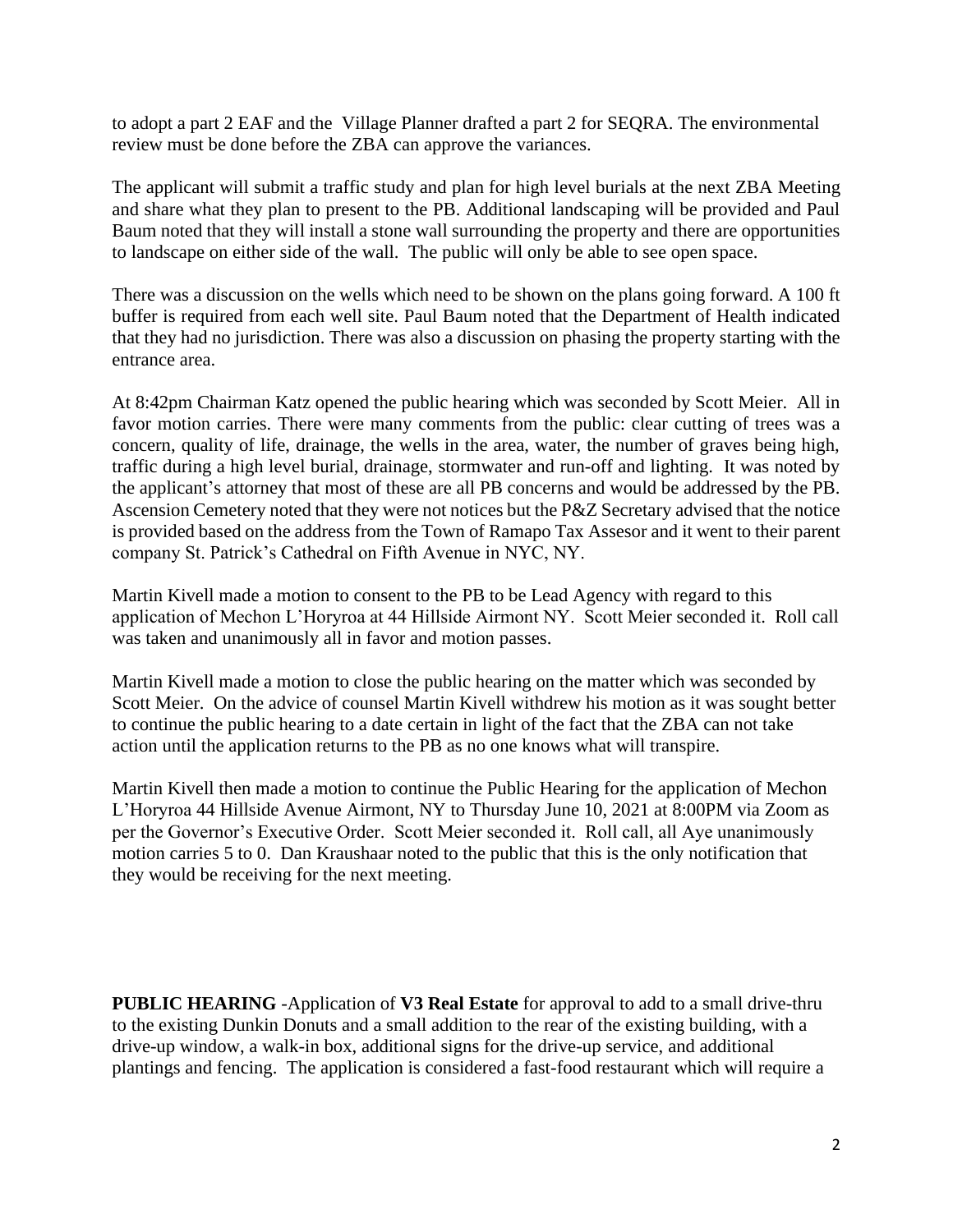special permit and will require variances from Article III Section 210-21-E (11); Article IV Section 210-28 attachment 11 Table 8; Article VI Section 210-56- A (19, 21 & 25) as follows:

| Minimum Lot Area                     | Required 87,120 sq ft | Provided 32,092 sq ft |
|--------------------------------------|-----------------------|-----------------------|
| Lot Width                            | Required 300          | Provided 164          |
| Front Setback (N DeBaun)             | Required 60'          | Provided 40'          |
| Front Yard (N. Airmont)              | Required 20'          | Provided 1'           |
| Front Yard (N. DeBaun)               | Required 20'          | Provided 1'           |
| Side Setback                         | Required 50'          | Provided 36'          |
| Total Side Setback                   | Required 100'         | Provided 36'          |
| Side Yard                            | Required 20'          | Provided 2'           |
| Rear Setback                         | Required 60'          | Provided 37'          |
| Rear Yard                            | Required 30'          | Provided 13'          |
| Developmental Coverage               | Required 75 %         | Provided 80%          |
| <b>Buffer from Residential Areas</b> | Required 75'          | Provided 0'           |
| Parking Spaces (Parking Waiver)      | Required 15 spaces    | Provided 12 spaces    |

The property is located on the west side of North Airmont Road at the intersection of North DeBaun Avenue. The lot is designated as Section 55.07 Block 2 Lot 8 on the Town of Ramapo Tax Map. The property is located in the VC zoning district and is comprised of .74 acres. The street address is 14 N. Airmont Road Airmont N.Y. 10901.

The applicant's attorney reviewed the project along with their professionals. It was noted that this is a Type II action for SEQRA. The drive thru would improve the site both internally and externally and had no negative impact. A great deal of time was spent showing the traffic flow and what they felt was an improvement to what is there now which was also reflected in the traffic study, the traffic memo and the Village traffic engineer memo. Phil Greerly of Kaser Engineering explained in detail and presented on the screen how the traffic was directed to N. DeBaun and a bypass lane helped the flow with a right turn into the drive thru lane that circulated around a drive thru lane with a full bypass lane. The applicant's traffic engineer went through everything on the screen and showed how the traffic would be funneled into a lane on N. DeBaun with adequate site distance. The traffic study took into account pre and post covid counts along with assumed new trips. The RC Highway Department conceptually approved and agreed to the new flow with the required permits. There is only a right turn in and a right turn out at the north side of the property and proper signage with indicate the flow. The applicant noted that they feel it is an improvement to what is currently there and provides a total of 12 parking spaces and a loading area which is currently not in existence. The applicant explained the need for a drive thru and that majority of their sites are moving this way or closing down as this is the wave of the future, drive thru's which are now a necessity to businesses due to covid-19.

The applicant's attorney went through the screen along with the applicant showing the difference of the uses of convenience store vs. drive thru showing the different number of variances 3 vs. 12. It was noted that the additional variances had to be sought due to the Bulk Table. The applicants engineer reviewed what was existing vs proposed on the screen.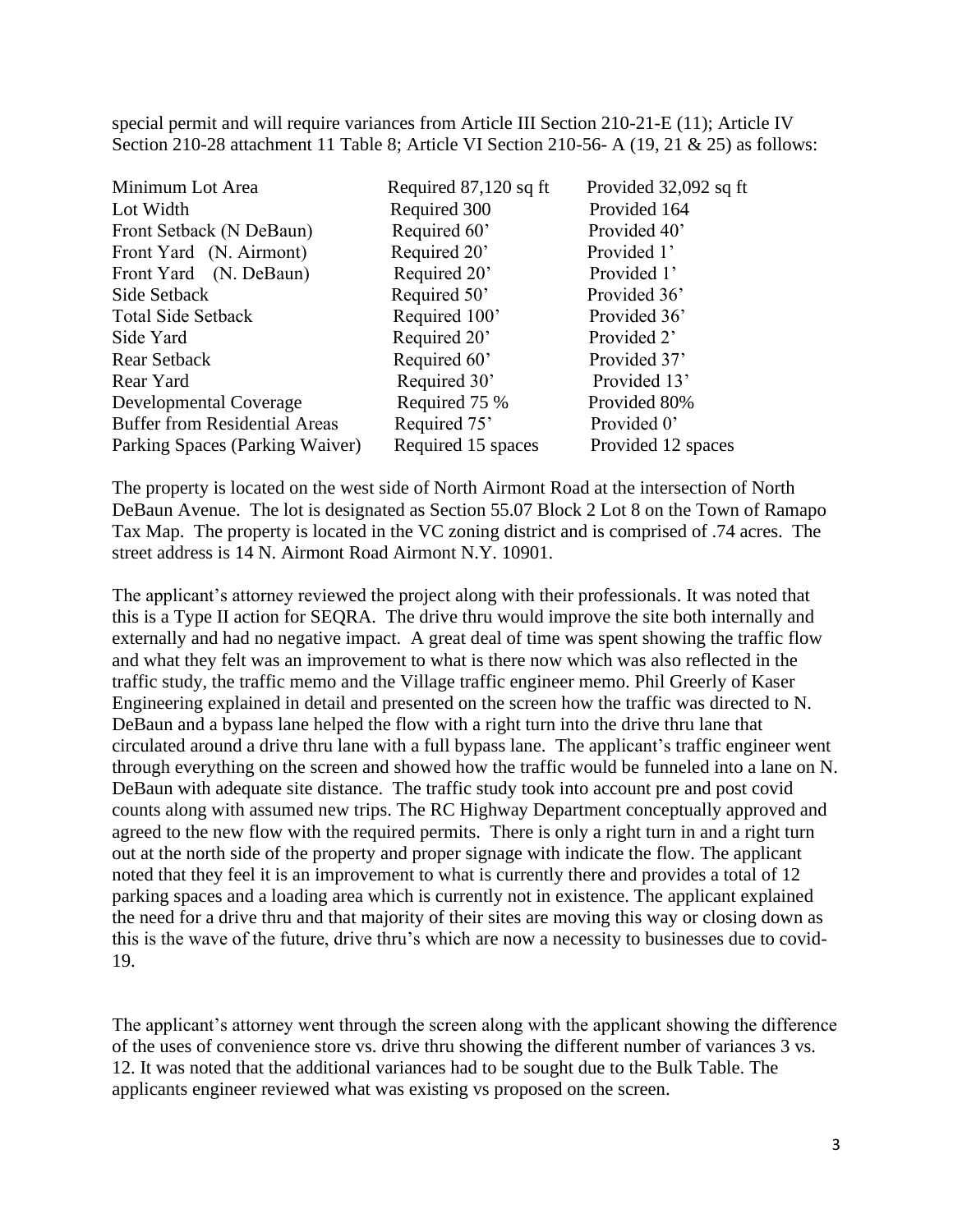Arthur Katz read into the record the RC Planning GML dated 5/10/2021 which indicated disapproval. Dan Kraushaar explained that a disapproval required each and every item requiring a separate approval with a rationale in order to be overridden with a reason which requires a supermajority,4 out of 5 Board Members vote.

Also read into the record: Tallman Fire Department letter dated 11/2/2020 RC Highway letter dated 4/21/2021 Nelson Pope Traffic letter dated 4/21/2021 RC Sewer District #1 letter dated 5/3/2021 Town of Ramapo Public Works letter dated 5/4/2021

Martin Kivell made a motion to open the public hearing at 10:12 pm which was seconded by Scott Meier. There was discussion on the question of Martin Kivell on the number of vehicles on the drive thru line which would be 12 cars. The applicant's representatives reviewed the cueing and stacking. The applicants explained that they are not really cooking anything only heating up so anything prepared is done in under 150 seconds so the most would be a six-car stack at the menu board and pickup menu. It was also noted that there is a bypass lane which helps the traffic flow which was also concluded by the traffic study and the Villages traffic engineer.

Scott Meier noted a concern with coming in and out Airmont Road and cutting out cars. He also noted the number of variances appeared high however the applicant's attorney again explained it is because its due to the code going from convenience store of potentially three variances to fast food requiring twelve and one PB waiver for a parking space. There was a discussion on the buffering and the potential impact to the neighbors. The screen was shared and each view was shown on the screen of any potential impact and how it looked. It was shown that only one side is potentially affected and the neighboring owner is in agreement and in favor of the project. The neighbor has entered into an agreement permitting plantings for buffering on their property. The applicants also noted that they re-configured the plan several times based on the CDRC and PB Meetings taking into account the comments from the Tallman Fire Department which is now happy with the projects traffic flow. The RC Highway is also in agreement with them obtaining permits. The applicants offered to go through each of the variances and comments showing point by point each of the variances and the reasons they should be overridden. There were no comments from the public. The ZBA agreed that it was a good idea that they in particular respond to the GML as the applicant's attorney noted that RC Planning wasn't always looking at each item correctly and not taking into account existing conditions. It was also noted that the additional 7-8 variances are required due to the fact that the use changed from convenience store to a drive thru and some of the additional variances are minor in nature. The ZBA requested that they respond in writing to the GML and any other relevant County comment letters and submit it at least a week prior to the next ZBA Meeting.

Martin Kivell made a motion to continue the Public Hearing for the application of V3 Real Estate for 14 N. Airmont Road to Thursday June 10, 2021 at 8:00PM via Zoom as per the Governor's Executive Order. Scott Meier seconded it. Roll call, all Aye unanimously motion carries 5 to 0.